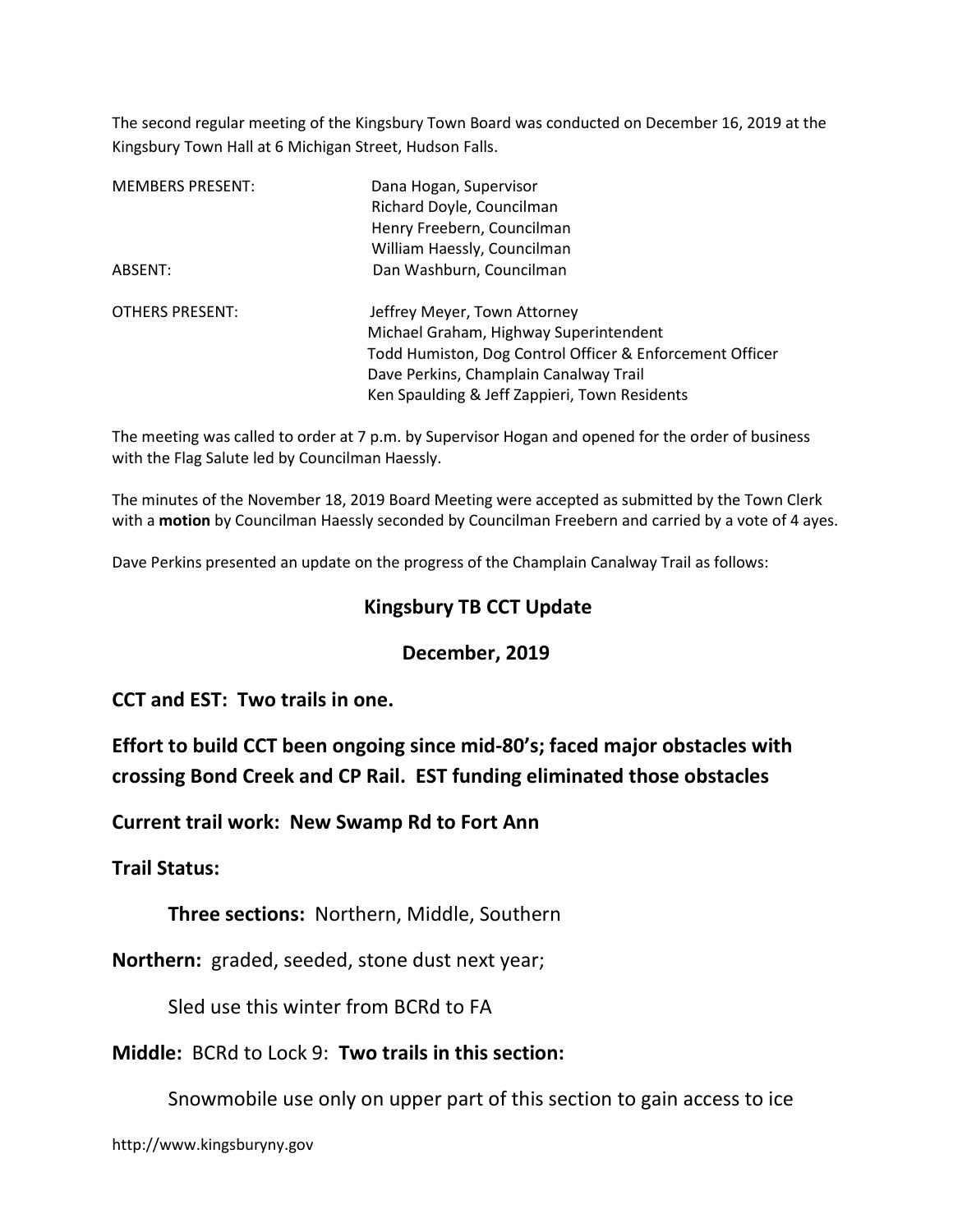Two bridges: one near SR 149 (bridge A): being built, likely through the winter

 seconded about 2 miles north of 149 (bridge B): to be installed, concrete deck next year; covered with plywood for snowmobile use

Snowmobile use on canal ice from access point to Lock 9

Next year: bike section will be paved;

 Snowmobile section on raised berm paralleling bike trail: seeded, ready for use next winter

Southern: rough grading, will be working on this section through the winter;

May have sled use or sleds will be on the ice or canal bed as in past years

Stone dust next year

## FUTURE PROJECTS:

Fort Edward to Kingsbury trail: McIntyre St to New Swamp Rd

- New trail head at McIntyre St already in place
- Rehab trail that parallels old Champlain Canal to Bond Creek, passing junction of Feeder Canal Trail at the T
- Trail will cross new bridge to get on west side of old canal
- Trail will cross second bridge to cross Bond Creek to Rabideau Lane
- Box culvert under SR 196 to Towpath Rd
	- o All three projects for next summer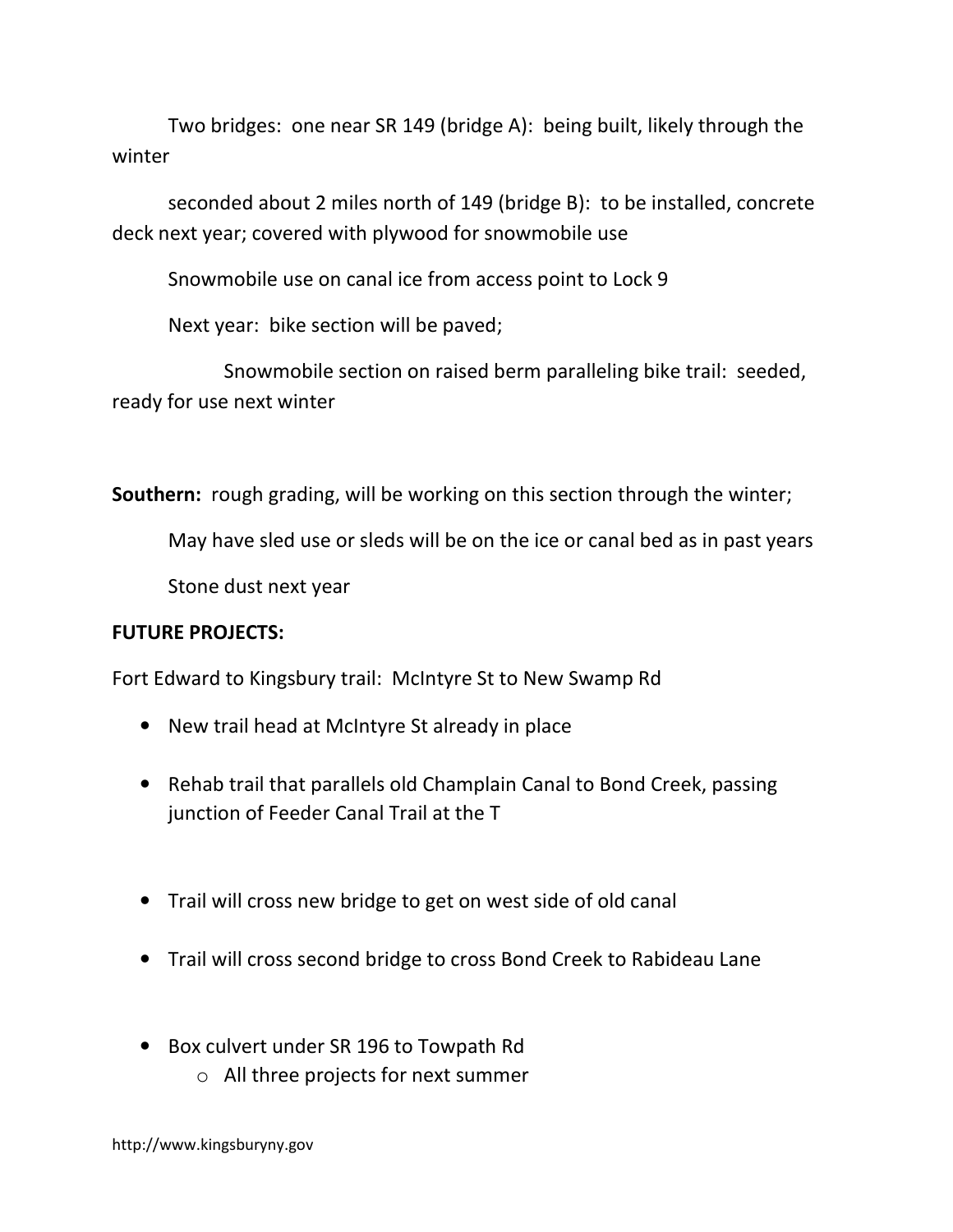- o Expect a short closing of SR 196
- Some rehab work on Towpath Rd to New Swamp Rd
- Trail head at New Swamp Rd

Supervisor Hogan and the Board thanked Dave Perkins for the work he has done on the Champlain Canalway Trail.

A motion by Councilman Freebern seconded by Councilman Haessly and carried by a vote of 4 ayes for the Board to consent to a request from the Kingsbury Barnstormers Snowmobile Club to utilize a strip of land owned by Niagara Mohawk Power Corporation, d/b/a National Grid, which runs through the Town of Kingsbury for the purpose of a snowmobile trail. Supervisor Hogan will sign the consent. (Document attached)

The Board discussed the proposed agreement for cable television between the Town of Kingsbury and Spectrum Northeast, LLC. Councilman Haessly reviewed some points of the proposed contract which he is concerned with. Attorney Meyer stated some items of concerns are negotiable, but others are not. Attorney Meyer will review the concerns and determine which points are negotiable.

A motion by Councilman Freebern seconded by Councilman Doyle and carried by a vote of 4 ayes to regretfully accept the resignation of Debbie Battiste as Director of the Recreation Program, effective December 31, 2019.

A motion by Councilman Haessly seconded by Councilman Freebern and carried by a vote of 4 ayes for Supervisor Hogan to sign the agreement between the Town of Kingsbury and the Senior Center of the Kingsbury/Fort Edward Area Inc. for 2020. The Town agrees to pay the Senior Center a lump sum amount of \$13,700.00. (Document Attached)

A motion by Councilman Doyle seconded by Councilman Freebern and carried by a vote of 4 ayes for Supervisor Hogan to sign the agreement between the Town of Kingsbury and the Hudson Falls Free Library Association for 2020. The Town agrees to pay a lump sum of \$30,000.00. (Document Attached)

A motion by Councilman Freebern seconded by Councilman Haessly and carried by a vote of 4 ayes for Supervisor Hogan to sign the agreement between the Town of Kingsbury and Countryside Veterinary Practice, P.C. for 2020. The agreement contains one change, the daily impoundment fee will increase from \$18.00 to \$20.00. (Document Attached)

Comptroller Rebecca Pomainville reported the Office of the State Comptroller recommends having employees document time worked and also that request forms be used for tracking accrued leave credits. A motion by Councilman Freebern seconded by Councilman Doyle and carried by a vote of 4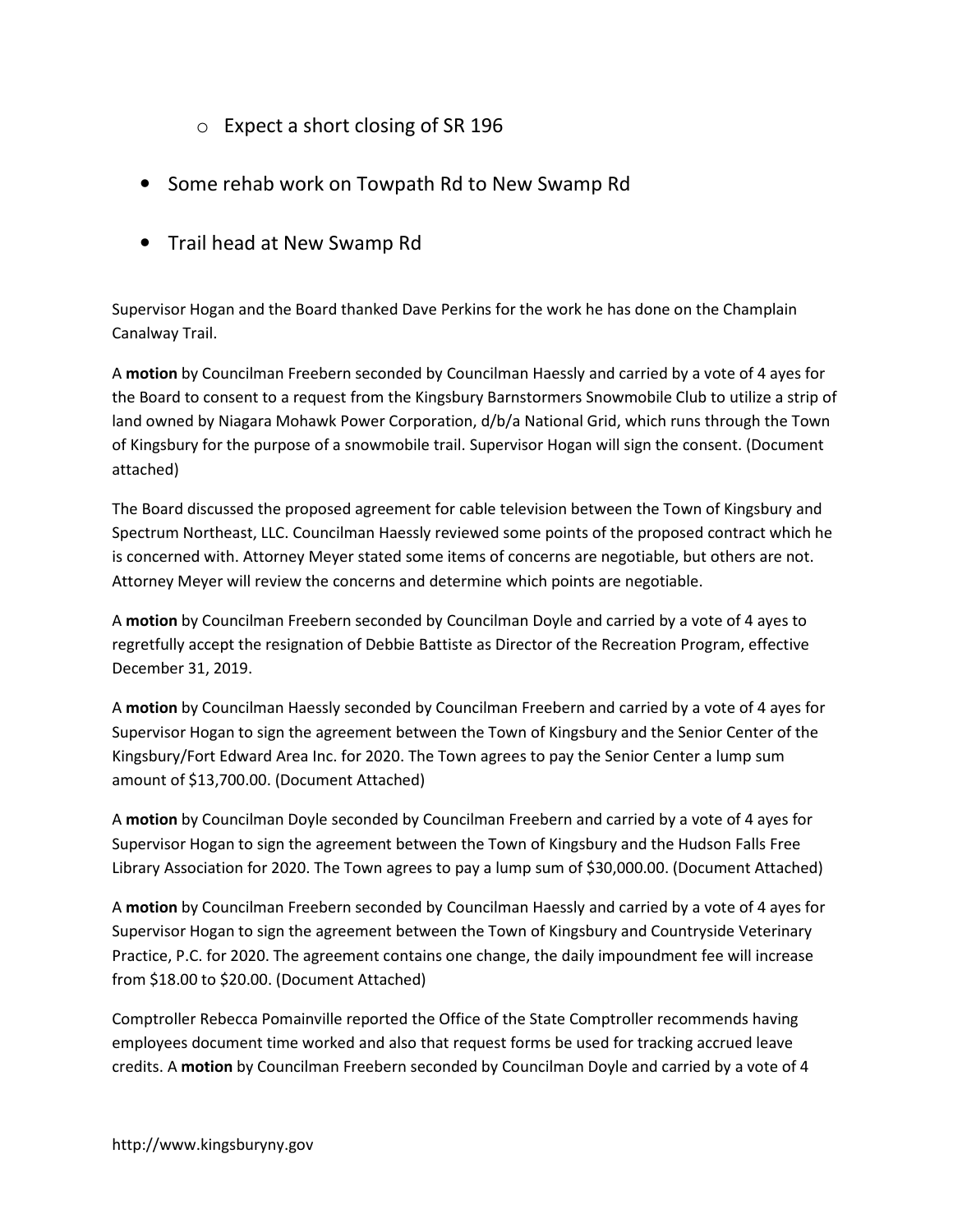ayes giving the Comptroller permission to revise the Employee Handbook for procedures for hourly and salaried employees for time and attendance records. (Document Attached)

TOWN CLERK REPORT:

Town Clerk reported she had been working on Records Management and submitted the following report for records totaling 38 cubic feet ready to be disposed of:

#### DOCUMENTS PREPARED FOR SHREDDING

Accounts Payable for: 1992,1995,1997,1999,2000,2001,2002,2003,2004,2005,2006,2007,2008,2009,2010,2011,2012 General Ledgers for Deposit Slips & Cancelled Checks for: 2005 Bank Statements for: 2006,2007 General Ledgers for Fire District, Trust & Agency, Capital Project Fund, Fixed Asset, Debt Service Fund, Long Term Debt, Sewer District No. 1 for: 1994,1996,1997,1998,1999,2000,2002,2003,2004, 2005,2008,2009,2010,2011,2012 General Ledgers for Highway Funds Whole Town & Part Town for: 1997,1998,1999,2000,2002,2003,2004,2005,2006,2007,2008,2009,2010,2011,2012 General Ledgers – General Fund - Whole Town for: 1994,1995,1996,1997,1998,1999,2000,2001,2002,2003, 2004,2001,2006,2008,2009,2010,2011,2012 General Ledgers – General Fund – Part Town for: 2000,2001,2002, 2003,2004,2007,2008,20092010,2011,2012 General Ledgers for Water Districts 1,2,3 for: 2004,2006,2007,2008,2009,2010,2011 Department Reports for: 2000,2001,2002,2003,2004,2005,2006,2007,2008,2009,2010,2011,2012 Revenue Control Reports for: 2006 Water Billing- Billings, Readings & Payments for: 1992,1993,1994.1995,1996,1997,1998,1999,2000,2001,2002,2003,2004,2005,2006,2008,2009,2010, 2011,2012 General Ledgers – Whole Town & Part Town for: 2005, 2007 Bank Reconciliations for: 1990,1991,1992,2008,2009,2010,2011,2012 General Ledgers for: 2000,2002,2003,2010,2012 Bank Collateralization Statements for: 2002,2003,2004,2005,2006,2007,2008,2009,2010,2011.2012,2013 Recreation Fund Ledgers for: 1994,1995,1996,1997 Insurance Policies for: 1992 – 2011 2013 Town Clerk Bank Statements 2013 Water Department Bank Deposit Slips 1993 - 96 Chamber of Commerce cancelled checks, bank statements 2013 Deposit Slips for Tax Collector Account

On December 5, 2019 the Town Clerk and Michelle Radliff met with Maria Mc Cashion, the Regional Advisory Director of the New York State Archives. Maria offered suggestions for the Record Management Program and was able to transport the documents prepared for shredding to the State Records Center. The documents were placed in a secure room until Confidata picks them up for destruction. There is no charge for the documents to be shredded.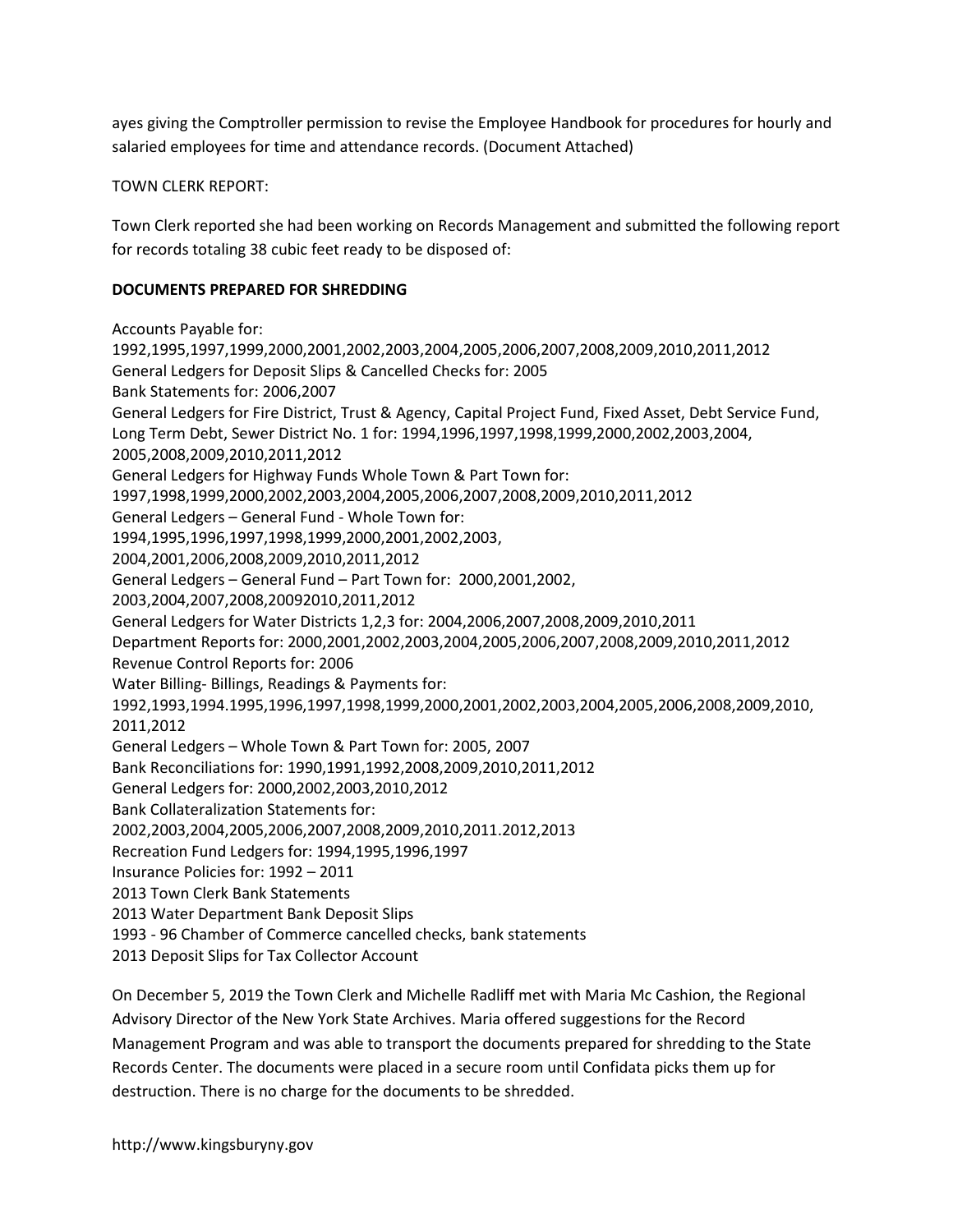DOG CONTROL OFFICER REPORT:

Todd Humiston reported the Intermunicipal Agreement Providing Cooperative Dog Control Services with Fort Ann is automatically renewed each year unless a written request is received by January 15<sup>th</sup> of each year.

HIGHWAY SUPERINTENDENT REPORT:

Michael Graham congratulated Councilman Freebern on his upcoming retirement from the Town Board and thanked him for his support for the last ten years of working together.

COUNCILMAN REPORT:

Councilman Haessly asked if the Town was going to purchase new Christmas lights. Highway Superintendent Michael Graham commented they are very expensive and will not be replaced at this time.

SUPERVISOR REPORT:

Supervisor Hogan received a letter of thanks from the Luciano family expressing their thanks for the support from the Town of Kingsbury for the Tony Luciano 5K race.

Supervisor Hogan received an invitation to a Rural Schools Forum to be conducted on January 15, 2020 at 6 pm for anyone interested in attending.

Supervisor Hogan received a letter from the Champlain Hudson Power Express outlining changes to the proposed power line, but no changes in the Town of Kingsbury.

Supervisor Hogan presented the following to Hank Freebern:

 $\frac{1}{2}$  ,  $\frac{1}{2}$  ,  $\frac{1}{2}$  ,  $\frac{1}{2}$  ,  $\frac{1}{2}$  ,  $\frac{1}{2}$  ,  $\frac{1}{2}$  ,  $\frac{1}{2}$  ,  $\frac{1}{2}$  ,  $\frac{1}{2}$  ,  $\frac{1}{2}$  ,  $\frac{1}{2}$  ,  $\frac{1}{2}$  ,  $\frac{1}{2}$  ,  $\frac{1}{2}$  ,  $\frac{1}{2}$  ,  $\frac{1}{2}$  ,  $\frac{1}{2}$  ,  $\frac{1$ 

# PROCLAMATION FROM THE TOWN OF KINGSBURY INRECOGNITION OF HENRY (HANK) FREEBERN FOR HIS LEADERSHIP AND DISTINGUISHED SERVICE TO THE TOWN OF **KINGSBURY**

Whereas, Henry Freebern has served the Town of Kingsbury since 1996 in his position of Town Councilman; and

Whereas, Henry Freebern will retire from his position as Councilman effective December 31, 2019; and

Whereas, Henry Freebern devoted twenty-four years to our community during a period of time that projects were initiated through his leadership which will continue to have a revitalizing and growing impact on our community; and

Now, therefore express our deep appreciation and thanks to Henry Freebern for his services rendered to the citizens of our community while serving as a member of the Kingsbury Town Board.

Dana Hogan, Supervisor